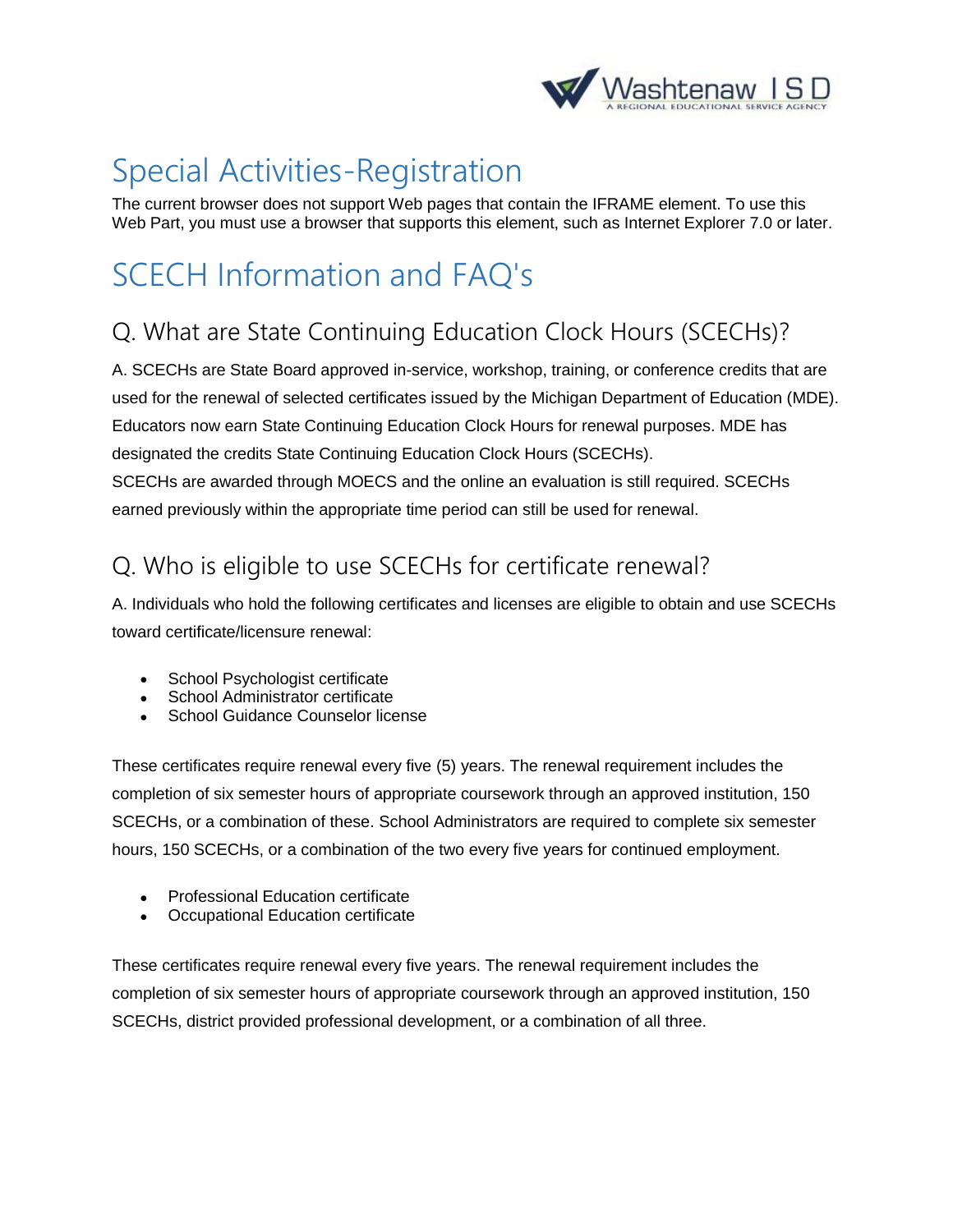• Provisional Certificate (renewed after Sept. 1, 2013)

This certificate requires renewal every three years, maximum of 2 renewals. The renewal requirement includes the evidence that he or she has earned since the issuance of the certificate: 6 semester credit hours in a planned program at an approved teacher preparation institution or 150 clock hours of state continuing education in approved professional development activities appropriate to the grade level and content endorsement(s) of the certificate that he or she holds or a combination of semester credit hours and state continuing education hours; or that he or she holds an earned master's or higher degree in areas appropriate to kindergarten to grade 12 teaching.

#### Q. How do I earn SCECH credit approved professional development?

A. To be eligible for SCECH credit, participants must pay a non-refundable \$10.00 SCECH fee, payable by cash, or check, and attend 100% of workshop contact hours, and sign in each day. The SCECH fee is payable on the last day of the program. You may pay by cash (small bills preferably), or by check payable to Washtenaw ISD. About 2 weeks after completion of the course, participants will be emailed detailed instructions and a link to complete the required MDE evaluation of this course. The evaluation should be completed within 30 days of receiving the email. Once the evaluation has been completed MDE will award SCECHs.

#### Q. How do I find out how many SCECHs I have earned?

A. A record of earned SCECHs will be found within your MOECS (Michigan Online Educator Certification System) account.

#### Q. Are there other ways to earn SCECH's?

A. Refer to Special Activities Link

**District Provided Professional Development:** Educators who have a Professional Education Certificate, an Occupational Education Certificate, a School Administrator Certificate, a School Guidance Counselor License, or a School Psychologist Certificate can use the Professional Development offered by their school districts [\(DPPD\)](http://reg.abcsignup.com/view/view_month.aspx?as=50&wp=380&aid=WISD) in compliance with PA 289, 1995 Section 380.1527 to renew. Teachers must list in their MOECS account the district provided professional development for each year, print that form and have their principal sign the form confirming they attended and that the programs listed where district provided per the law. If a teacher completes all 5 days every year of their 5 year renewal period, that is enough to renew.